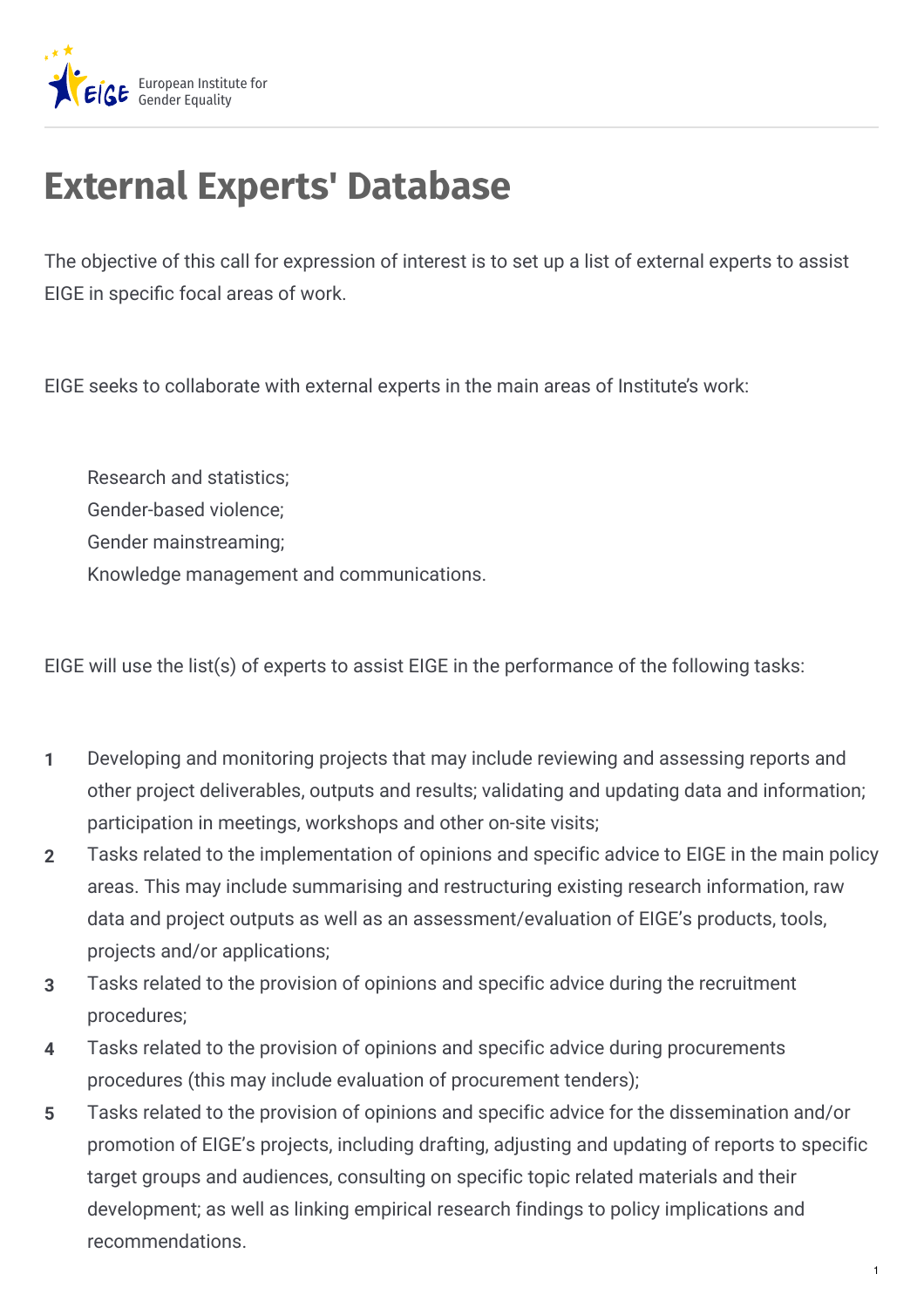Possibility to consult external experts in key areas of EIGE's work would greatly facilitate in-house project management and contribute to the quality assurance for EIGE's products.

## **Call for Expressions of Interest for experts**

This call shall complement existing contracts/procedures and shall not be seen to replace or overlap with such contracts/procedures. It is important to note that this call aims to address separate needs that are not already covered by such existing EIGE contracts or procedures.

Natural persons are invited to submit an application following the application [form](https://experts.eige.europa.eu/) link. Persons who are members of, or employed by an institution who is a member of EIGE's Management Board or Experts' Forum, members of EIGE's formal Working Groups (Gender Equality Index) or employees of any EU Institution or body shall not be eligible for this procedure.

Those expert(s) will be appointed through the signature of a contract accepting all the conditions foreseen between the expert and EIGE defining the exact scope of tasks to be performed, duration of activity etc.

Selected experts will be called on a case-by-case basis where a particular task(s) relating to one of the areas of EIGE's work is to be performed by an external expert. More information about the procedure can be found in the notice enclosed.

## **Applications**

Experts are invited to submit a form in the External Experts' [Database](https://experts.eige.europa.eu/).

Applicants must provide / upload duly completed:

Curriculum vitae in EU CV [format](https://europass.cedefop.europa.eu/en/documents/curriculum-vitae/templates-instructions);

Legal [entity](http://ec.europa.eu/budget/contracts_grants/info_contracts/legal_entities/legal_entities_en.cfm) form (PDF version);

Financial [identification](http://ec.europa.eu/budget/contracts_grants/info_contracts/financial_id/financial_id_en.cfm) form (PDF version);

Declaration on honour on exclusion criteria and selection criteria (available for download in the [e-application](https://experts.eige.europa.eu/application-form#selection-criteria-cv) form).